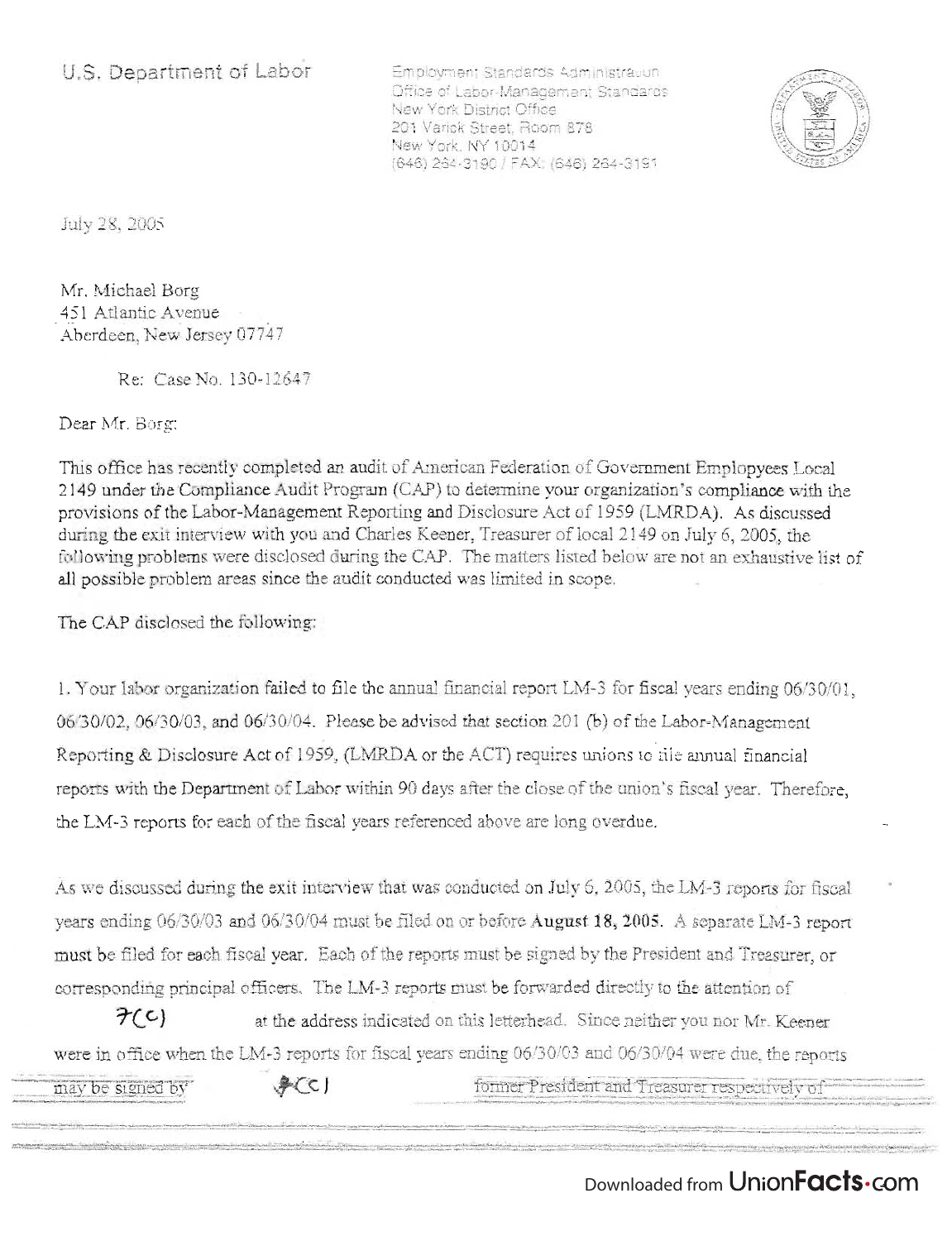AFGE local 2149. If it is not possible to obtain their signatures, then you and Mr. Keener should sign the reports. Enclosed are the LM-3 forms with instructions as to prepare the LM-3.

As you were advised during the exit interview, your union will not be required to file the LM-3 report for fiscal vears ending 06/30/01 and 06/30/02, at this time. However, please be advised that in the event any member of your union or any member of the public should request a copy of the LM-3 reports for fiscal years ending *06/30/01* and *lor 06/30102,* then LM-3 reports for those fiscal years will have to be filed with this office, and provided to whomever may request those reports.

2. During the exit interview you and Mr. Keener were advised that your union's bonding coverage of \$7,500.00 was inadequate. Section 502 (a) of the LMRDA requires unions to obtain bonding coverage for their officers and employees who physically handle union funds, or who make decisions as to how union funds are to be spent. Each officer who handles union funds or who decides how those funds are to be spent, must be bonded for at least 10% of the assets plus the receipts as of the latest completed fiscal year. During the exit interview it was agreed that your union would increase its bonding coverage to \$12,500.00. Please be advised that this issue has been resolved, since our office has received your union's amended certificate of bonding coverage, which confirms that your union currently has bonding coverage from  $\frac{4}{7}$  m the amount of \$12,500.00.

3. During the exit interview you and Mr. Keener were advised that bank: statements and canceled checks were missing for the months of 10/03, 01/04, 03/04, 04/04, 05/04, and 06/04. The compliance audit was unable to be completed until copies of those bank statements and canceled checks were obtained from

 $H$  where the union maintained its checking account during the audit period.

Please be advised that section 206 of the LMRDA requires labor organizations to maintain all books and records for a period of 5 years. You and *NIr.* Keener made a commitment that effective immediately, your union will maintain its books and records for a period of not less than 5 years. A copy of the LMRDA is

enclosed for your information

,';;~c~~~"'-3~~  $=$   $\frac{1}{2}$   $\frac{1}{2}$   $\frac{1}{2}$   $\frac{1}{2}$   $\frac{1}{2}$   $\frac{1}{2}$   $\frac{1}{2}$   $\frac{1}{2}$   $\frac{1}{2}$   $\frac{1}{2}$   $\frac{1}{2}$   $\frac{1}{2}$ 

 $\sim$  , we proceed convertible, at the statement <sup>~</sup>**,.** ~ **- :.". :.** 

 $\sim_{\rm e}$  .  $\sim -2$  .